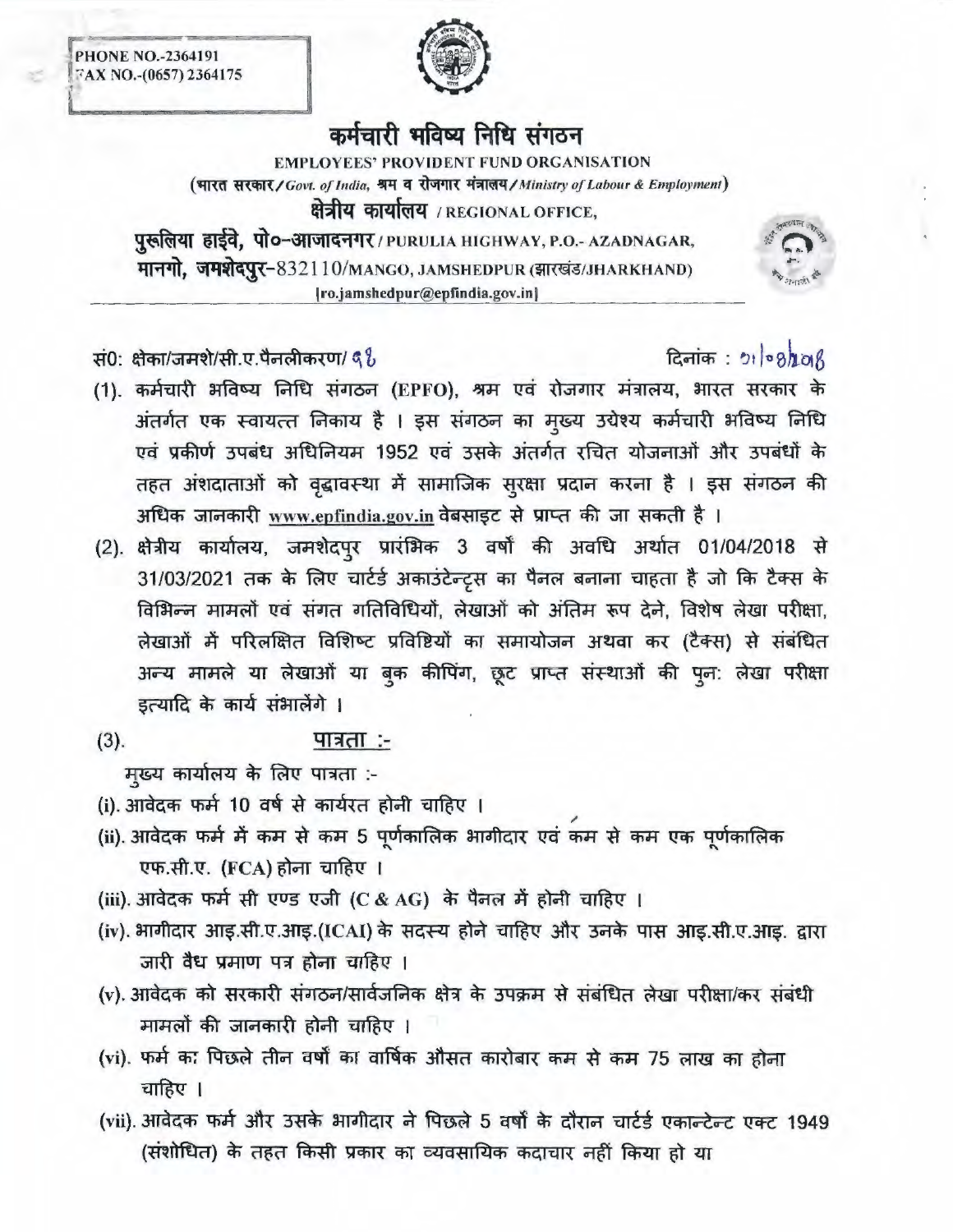आइ.सी.ए.आइ. या किसी अन्य सांविधिक निकाय द्वारा जारी नियमों के उल्लंघन हेतु दंडित नहीं किया गया हो ।

(viii). आवेदक फर्म या उसके भागीदार किसी भी प्रकार के कर नियमों के उल्लंघन हेतु किसी भी कर अधिकारी द्वारा पूछताछ या जांच आदि का सामना नहीं करता हो ।

चयन की प्रक्रिया :- $(4).$  पात्र फर्म का चयन अंतिम तिथि तक प्राप्त सभी आवेदनों को सक्षम अधिकारी द्वारा गठित समिति द्वारा जांच के उपरांत किया जायेगा ।  $(\overline{v})$ .

एक फर्म को पात्र घोषित करने के उपरांत शीर्ष 10 फर्म को विभिन्न मानकों के अनुसार प्राप्त अंकों के आधार पर चयनित किया जाएगा । अंक प्रणाली निम्नानुसार होगी :-

| THELL                                       | अंक                                                                                    |
|---------------------------------------------|----------------------------------------------------------------------------------------|
| (i) फर्म का अनुभव                           | 10 可食 市 可以 Teleお おおす - html + fele co.5<br>अंक – अधिकतम 15 अंक,                        |
| (iii). पूर्णकालिक एफ.सी.ए. (FCA)<br>भागीदार | प्रथम भागीदार के लिए 5 अंक और दूसरे भागीदार से<br>2.5 अंक,                             |
| (iii). पूर्णकालिक ए.सी.ए.(ACA)<br>आगीदार    | प्रथम 3 भागीदारों के लिए प्रत्येक को 3 अंक तथा<br>6ठवें के उपरांत प्रत्येक को 1.5 अंक, |
| (iv). पूर्णकालिक सी.ए. (CA) कर्मचारी        | प्रत्येक सी.ए. के लिए 1 अंक अधिकतम 20 अंक,                                             |
| $(v)$ . कारोबार                             | 75 लाख के उपर प्रत्येक लाख के लिए 1 अंक,                                               |

अंक प्रणाली :-

कर्मचारी भविष्य निधि संगठन आवश्यकतानुसार नयी फर्म को पैनल में जोड़ सकता है कार्य की प्रकृति :-खि 6

कार्य निष्पादन, लेखा परीक्षण, बुक्स ऑफ एकांउन्ट्स में परिलक्षित विशिष्ट प्रविष्टियों का समायोजन अधिनियम तथा अन्य कर नियमों के प्रावधान कर्मचारी भविष्य निधि संगठन पर लागू होते हैं निधि है जिसकी आय पर कोई कर नहीं लगता है । तथापित, विशेष परिस्थितियों में आयकर अथवा कर से संबंधित अन्य मामलों या लेखा या बुक कीपिंग इत्यादि हेतु व्यवसायिक सेवाएं कर्मचारी भविष्य निधि आयकर अधिनियम 1961 के उपबंधों के तहत मान्यता प्राप्त भविष्य । इसके अलावा लेखाओं को अंतिम रूप प्रदान करने, विशेष लेखा परीक्षण, प्रणाली परीक्षण, अपेक्षित है । नामित फर्म को संदर्भित शर्तों के अनुसार मामर्ज़ को चिपटाना होगा । कार्य आवंटन :-

 $\overline{6}$ ).

कार्य आवंटन हेतु केन्द्र सरकार सामान्य वित्तीय नियम को ध्यान में रखते हुए पैनलीकृत फर्मों से सीमित निविदा मंगाई जाएगी और किसी एक फर्म विशेष को कार्य आवंटित किया जायेगा ।

 $\overline{C}$ .

आवेदन प्रपत्र :-

इच्छुक पार्टियाँ संलग्न अनुलग्नक ए के साथ नौचे दिए हुए प्रपत्र में बचनपत्र सहित निर्धारित प्रपत्र में आवेदन कर सकती है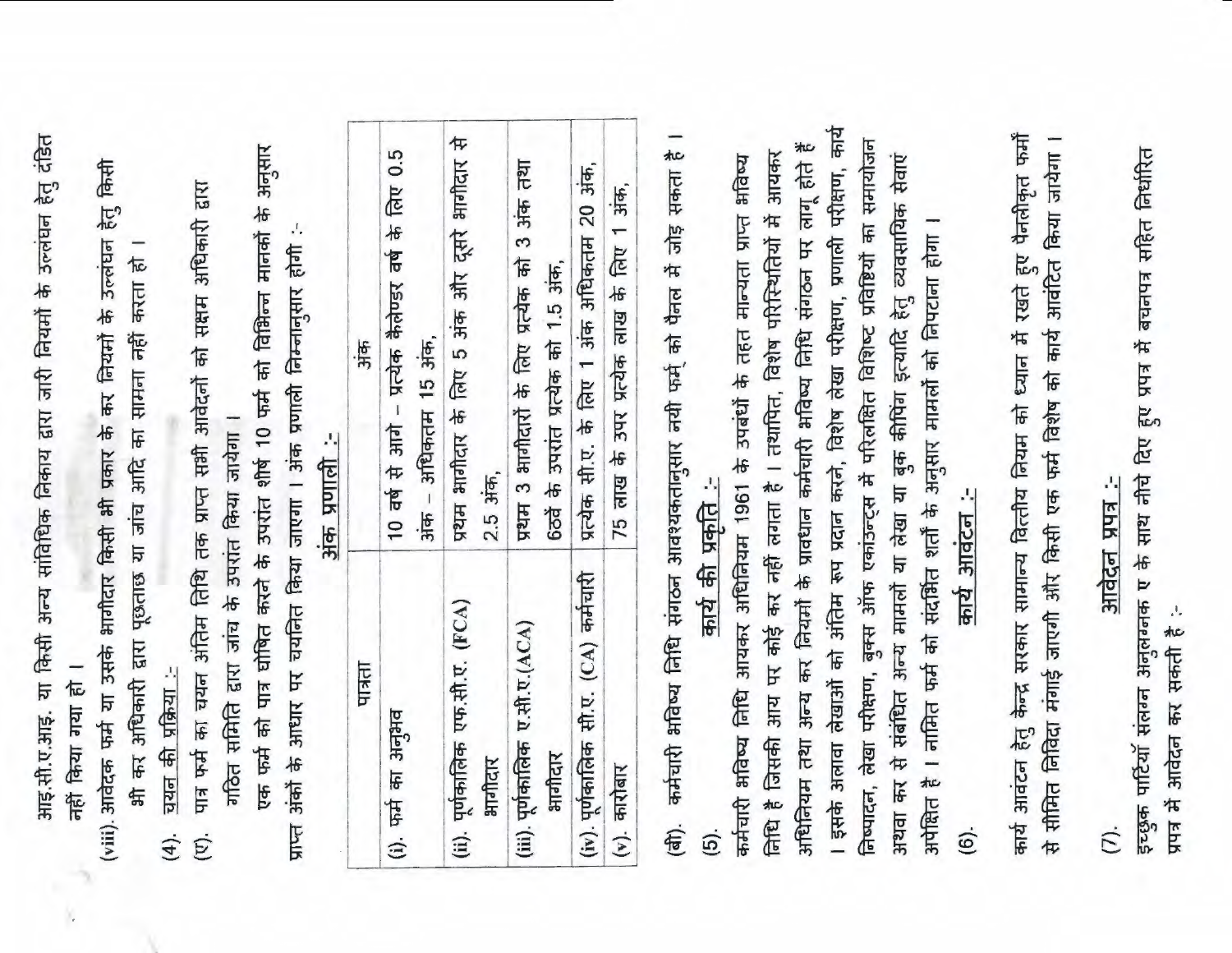................................. चार्टर्ड अकाऊन्टेंट्स एतद द्वारा यह सत्यापित/घोषित करता हूँ और वचन देता हूँ कि :

- ए). कि उपर दिए गए विवरण पूर्ण एवं सही तथा आवेदन में दी गई सूचना अथवा बयान बाद में यदि गलत पाया जाता है या कोई वास्तविक सूचना छुपाई जाती है तो फर्म को पेनलीकरण/कार्य आवंटन हेतु अपात्र घोषित कर दिया जायेगा और चार्टर्ड एकाउन्टेंट्स एक्ट 1949 तथा उसके अंतर्गत रचित नियमावली के तहत अनुशासनात्मक कार्रवाई के लिए भी जिम्मेदार होगी ।
- बी). कि आवेदक फर्म और उसके भागीदार ने पिछले 5 वर्षों के दौरान चार्टर्ड एकाउन्टेंट्स एक्ट 1949 (संशोधित) के तहत किसी प्रकार का व्यवसायिक कदाचार नहीं किया है या आइ.सी.ए.आइ. या किसी अन्य सांविधिक निकाय द्वारा जारी नियमों के उल्लंघन हेतू दंडित नहीं किया गया है ।
- सी). कि आवेदक फर्म या उसके भागीदार किसी भी प्रकार के कर नियमों के उल्लंघन हेतु किसी भी कर अधिकारी द्वारा पूछताछ या जांच आदि का सामना नहीं करता है।
- डी). कि मैं और अन्य भागीदार पूर्णकालिक चार्टर्ड एकाउन्टेंट्स की प्रैक्टिस करते हैं ।

फर्म के प्रबंधकीय भागीदारों का मुहर सहित नाम व हस्ताक्षर

8. लिफाफे पर बड़े अक्षरों में "गोपनीय - चार्टर्ड एकाउन्टेंट्स के पैनलीकरण अभिरूचि की अभिव्यक्ति" लिखा होना चाहिए, जिसे सीलबंद लिफाफे में निम्न पते पर प्रस्तुत किया जाये :-

श्री संदीप सीजर टोप्पो

सहायक भविष्य निधि आयुक्त (छूट प्राप्त अनुपालन)

कर्मचारी भविष्य निधि संगठन, क्षेत्रीय कार्यालय, जमशेदपुर,

झारखण्ड, पिन कोड – 832110.

- 9. अभिरूचि की अभिव्यक्ति को प्रस्तुत करने की अंतिम तिथि 10.08.2018 शाम 5 बजे तक है
- 10. कर्मचारी भविष्य निधि संगठन, क्षेत्रीय कार्यालय, जमशेदपुर को किसी या सभी प्रस्तावों को बिना कोई कारण बताये अस्वीकार/निरस्त करने का अधिकार है ।

(सदीप सीजर टोप्पो) सहायक भविष्य निधि आयुक्त क्षेत्रीय कार्यालय, जमशेदपुर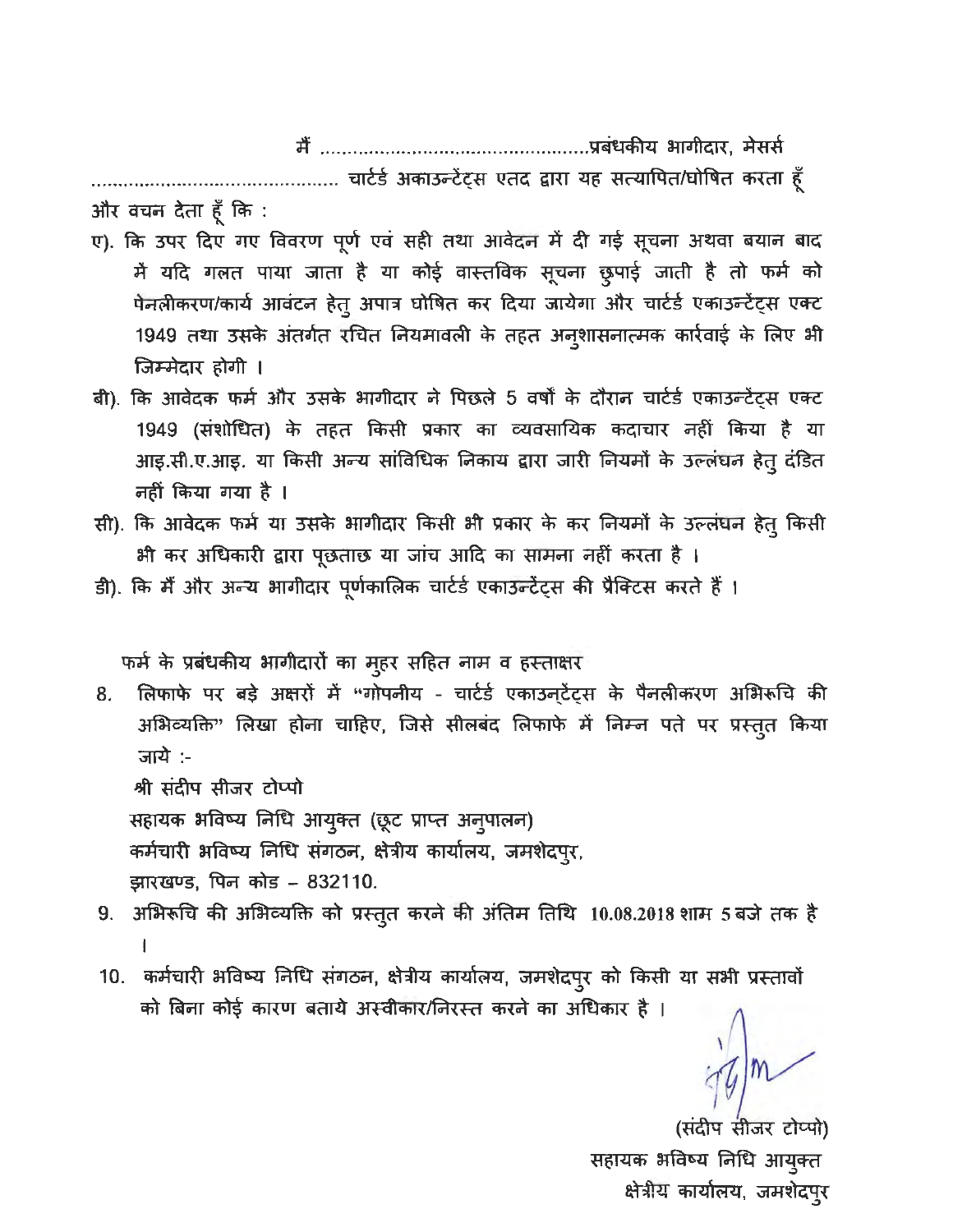| क्र.सं. | विवरण                                                | अभ्युक्ति    |  |  |
|---------|------------------------------------------------------|--------------|--|--|
| 01.     | चार्टर्ड एकाउन्टेंट फर्म का नाम                      |              |  |  |
| 02.     | फर्म की पंजीकरण सं. (आइ.सी.ए.आइ.)                    |              |  |  |
| 03.     | फर्म के गठन की तिथि एवं आइ.सी.ए.आइ. द्वारा जारी      | प्रति संलग्न |  |  |
|         | फर्म का गठन प्रमाणपत्र                               |              |  |  |
| 04.     | सी. एंड ए.जी. के पैनलीकरण का प्रमाण                  |              |  |  |
| 05.     | स्थिति सहित भागीदारों के नाम (एफ.सी.ए. और            |              |  |  |
|         | ए.सी.ए.)                                             |              |  |  |
| 06.     | भागीदारों की सदस्यता संख्या एवं प्रैक्टिस प्रमाणपत्र |              |  |  |
| 07.     | दूरभाष/मोबाइल/फैक्स एवं ईमेल आईडी सहित मुख्य         |              |  |  |
|         | कार्यालय एवं शाखा का सम्पूर्ण पता                    |              |  |  |
| 08.     | फर्म का आयकर पैन                                     |              |  |  |
| 09.     | फर्म के साथ पूर्णकालिक व्यवसायियों की संख्या:-       |              |  |  |
|         | <b>v</b> ).                                          |              |  |  |
|         | बी).                                                 |              |  |  |
|         | सी).                                                 |              |  |  |
| 10.     | क्या फर्म/भागीदार के विरूध्द अदालती/महयस्यता अथवा    |              |  |  |
|         | कोई अन्य कानूनी मामला/कार्यवाही लंबित है             |              |  |  |
| 11.     | पिछले 3 वर्षों से फर्म का औसत वार्षिक कारोबार        |              |  |  |
| 12.     | सदस्यता हेतू भुगतान का प्रमाण एवं वर्ष 2016-17 के    |              |  |  |
|         | लिए आइ.सी.ए.आइ. द्वारा जारी प्रैक्टिस प्रमाणपत्र     |              |  |  |
| 13.     | निम्नलिखित क्षेत्रों में आयकर/लेखापरीक्षा संबंधी     |              |  |  |
|         | कार्यानुभव को दर्शायें:-                             |              |  |  |
|         | ए). सार्वजनिक क्षेत्र के उपक्रम :                    |              |  |  |
|         | बी). सरकारी(केन्द्रीय/राज्य):                        |              |  |  |
|         | सी). निजी:                                           |              |  |  |

ंग्ण अनुलग्नक "ए<br>कर्मचारी भविष्य निधि संगठन के लिए चार्टर्ड एकाउन्टेंट फर्म्स के पैनलीकरण हेतु आवेदन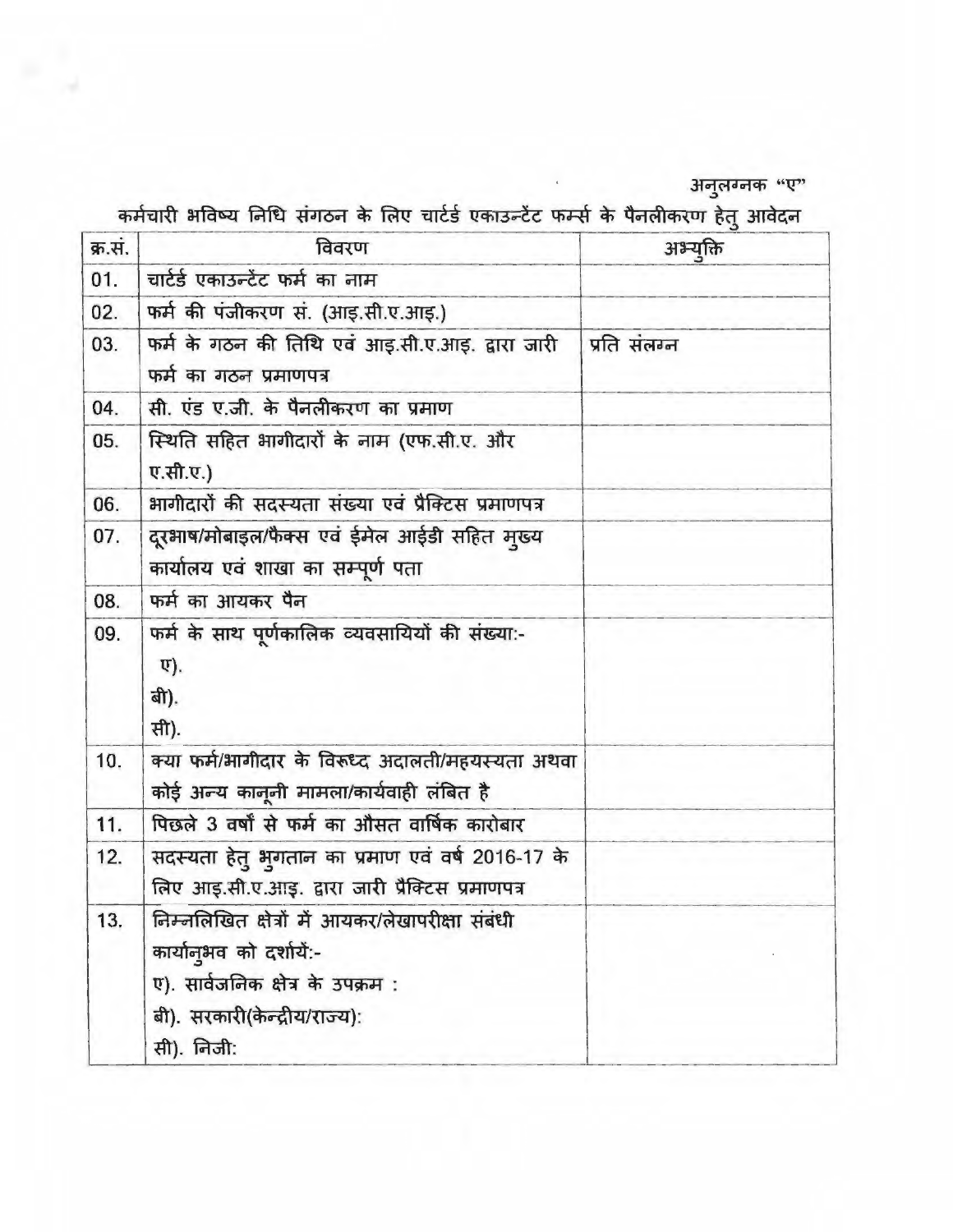

## कर्मचारी भविष्य निधि संगठन EMPLOYEES' PROVIDENT FUND ORGANISATION (भारत सरकार/Govt. of India, श्रम व रोजगार मंत्रालय/Ministry of Labour & Employment) क्षेत्रीय कार्यालय / REGIONAL OFFICE, पुरूलिया हाईवे, पो०-आजादनगर / PURULIA HIGHWAY, P.O.- AZADNAGAR, मानगो, जमशेदपुर-832110/MANGO, JAMSHEDPUR (झारखंड/JHARKHAND) [ ro.jamshedpur@epfindia.gov .in] No. RO/JSR/Ex-Compl./EMPANELMENT OF CA/Q Date:  $\circ\sqrt{08/2018}$



Express of interest (EOI) for Empanelment of Chartered Accounts Firms for Regional Office Jamshedpur(Jharkhand) EMPLOYEES PROVIDENT FUND ORGANISATION(EPFO)

I. The Employees' Provident Fund Organisation, lndia(EPFO) is an autonomous body under the aegis of the Minstryf of Labour and Employment, Government of India (MoLE). The main objective of lite Organisation is to provide old age social security to the subscribers as per the provisions of EPF & MP Act, 1952 and the three Schemes framed there under. For further information about EPFO, one may visit the website www.epfindia.gov.in

2. Regional Office, Jamshedpur, EPFO proposes to form a panel of Chartered Accountant Firms (10 CA firms) for initial period of three years from 01.04.2018 to 31.03.2021 for handling various matters and allied activities, finalization of books of accounts, special audit, reconciliation of specific entries appearing in books of accounts or any other matter relating to tax matter or accounts or book keeping Re-audit of Exempted establishments etc. as and when required.

3. Eligibility:

Eligibility criteria for Head Office:

- (i) Applicant firms should be in existence for at least 10 years.
- (ii) Applicant firms should have at least 5 full time partners with at least 1 full time FCA.
- (iii) The Applicant firm should be in the panel of  $C \& A G$ .
- (iv) The partners must be member of ICAI and should have valid full time certificate of practice issued by ICAI.
- (v) Applicant firm must have experience of auditing accounts/handling tax matters with Govt. Organizations/PSE's.
- (vi) Average Annual Turnover of the firm of the last three years should be at least of Rs. 75 Lakhs.
- (vii) Applicant firm or its partners should not have been held guilty of any prnfessional misconduct under Chartered Accountants, Act, 1949(as amended) during past five years of penalized under any of the tax laws by ICAl or any other statutory body.
- (viii) Applicant firms or its partners should not be facing any investigation or enquiry by any tax authority for violation of any of the tax laws.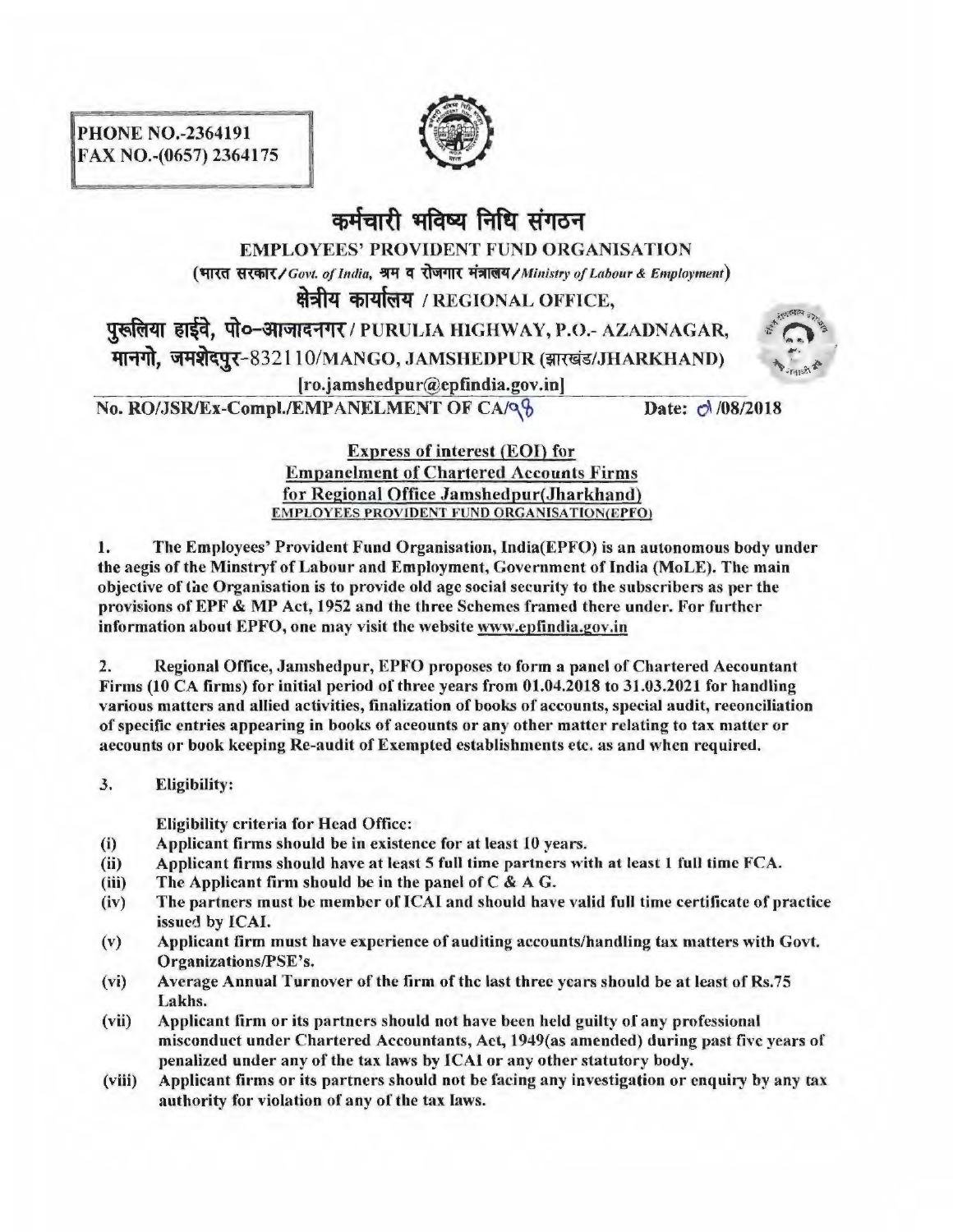### Selection procedure:

a) All the applications received upto the last date shall be scrutinized by a Committee appointed by the Competent Authority to decide the eligible firms.

Once a firm is declared as eligible then top 10 firms will be selected on the basis of points scored on different criteria. Point system will be as follows:

|                                                                                                                     | Point System                                                                    |  |  |  |  |
|---------------------------------------------------------------------------------------------------------------------|---------------------------------------------------------------------------------|--|--|--|--|
| Eligibility                                                                                                         | Point                                                                           |  |  |  |  |
| (I) Experience of<br>Firm                                                                                           | 0.5 point for every calendar year from 10 years onwards -- Maximum 15<br>points |  |  |  |  |
| (II)Full Time FCA<br>Partner                                                                                        | 5 points for first partner and 2.5 points from 2 <sup>nd</sup> partner onwards  |  |  |  |  |
| 3 points each for first 5 partners and 1.5 points each for 6 <sup>th</sup> onwards<br>(ill)Full Time ACA<br>partner |                                                                                 |  |  |  |  |
| (iv)Full Time CA<br>employees                                                                                       | 1 point for every CA-Maximum 20 points                                          |  |  |  |  |
| (v)Turnover                                                                                                         | 1 point for each lakh above 75 lakh                                             |  |  |  |  |

 $(b)$ EPFO, in case of necessity can add new firms in the panel.

#### Nature of work: 5.

Employees Provident Fund is a recognized Provident Fund under the provisions of Income Tax Act 1961, therefore its income are non-taxable. However under certain circumstances various provisions of Income Tax Act and other tax laws become applicable to EPFO. Apart from this, professional services are required also for finalization of books of accounts, special audit, system audit, performance audit, reconciliation of specific entries appearing in books of accounts or any other matter relating to tax matter or accounts or book keeping etc. The nominated Firm would be required to handle the case assigned as per the terms of reference.

#### 6. Allotment of work:

To allot any work, a limited tender will be invited from the empanelled firms and following the General Financial Rules of the Central Government, the work will be allotted to a particular firm

#### 7. Application form:

Interested parties may apply in the application format enclosed as Annexure 'A' alongwith the undertaking in the format as below:

|                                           | the | Managing | Partners |              |  |
|-------------------------------------------|-----|----------|----------|--------------|--|
|                                           |     |          |          | Accountants. |  |
| do hereby verify, declare and undertake : |     |          |          |              |  |

a) That the particulars given above are complete and correct and that if any of the statements made or the information so furnished in the Application Form is later found not correct or false or there has been suppression of material information, the Firm would stand disqualified from empanelment/allotment of work and might be liable for disciplinary action under the Chartered Accounts Act 1949 and the regulations framed there under.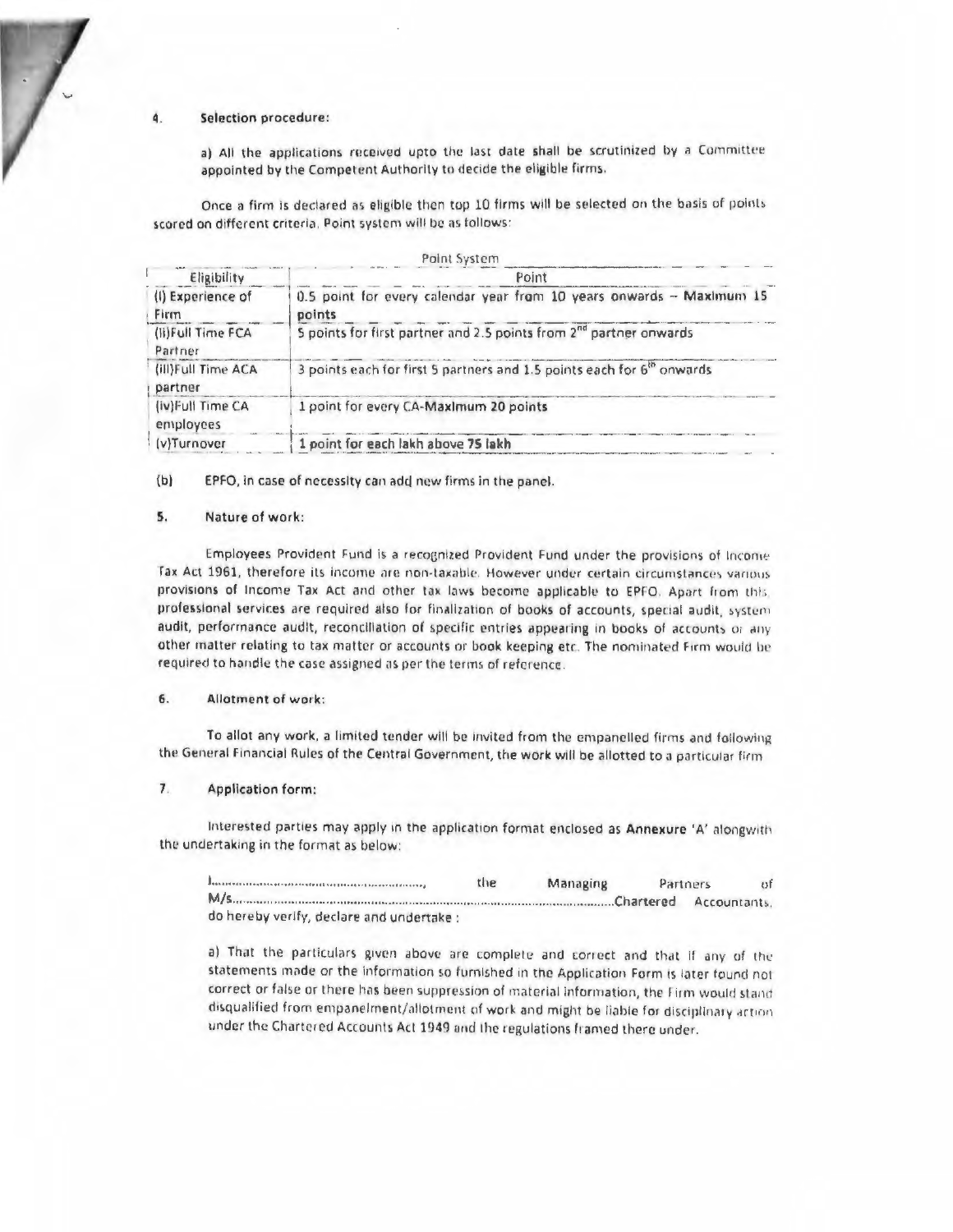Annexure 'A'

# Application for empanelment of Chartered Accountant Firms for Employees Provident Fund<br>Organisation:

| <b>S.NO.</b> | <b>PARTICULARS</b>                                                                                                                                                          | <b>REMARKS</b>      |
|--------------|-----------------------------------------------------------------------------------------------------------------------------------------------------------------------------|---------------------|
| 01           | Name of the Chartered Accountants Firm                                                                                                                                      |                     |
| 02           | Registration No. (ICAI) of the Firm                                                                                                                                         |                     |
| 03           | Date of Constitution of the Firm and Constitution<br>Certificate of the Firm issued by the ICAI                                                                             | Copy to be enclosed |
| 04           | Proof of empanelment of C&AG                                                                                                                                                |                     |
| 05           | Name of the Partners with status(FCA or ACA)                                                                                                                                |                     |
| 06           | Membership No of the Partners & Certificate of Práctice                                                                                                                     | Copy to be enclosed |
| 07           | Complete Address of the Head Office and the Branch with<br>Telephone/Mobile/Fax with Email address                                                                          |                     |
| 08           | Income Tax PAN of the Firm                                                                                                                                                  | Copy to be enclosed |
| 09           | No of full time professionals with the firm:<br><b>Full time FCA Partners</b><br>a<br><b>Full time ACA Partners</b><br>$b$<br><b>Full time CA employees</b><br>$\mathbb{C}$ |                     |
| 10           | Whether there are any Court/Arbitration or any other Legal<br>case/Proceedings pending against the Firm/Partner                                                             |                     |
| 11           | Average Annual turnover of the Firm for last 3 years                                                                                                                        |                     |
| 12           | Proof of payment of Membership fee and certificate of practice<br>from ICAI for the year 2016-17                                                                            | Copy to be enclosed |
| 13           | Indicate the Tax/Audit work experience in the following Sectors<br>PSU<br>$\mathbf{a}$<br>Government(Central/State)<br>b<br>Private                                         |                     |